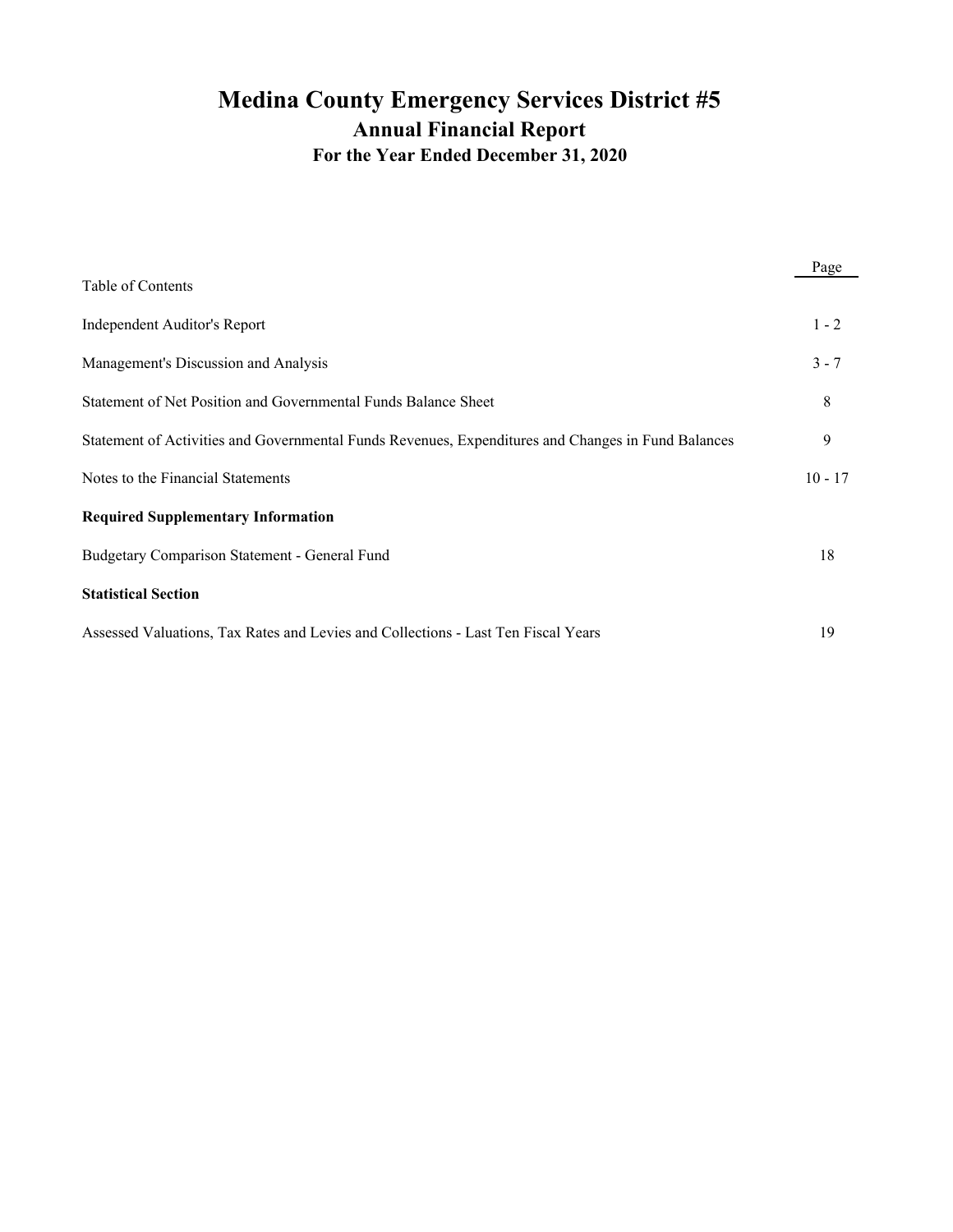# **EDE & COMPANY, LLC**

**Certified Public Accountants** 

**Eric Ede** P.O. Box 219

**Donna Ede Jones Knippa, Texas 78870 Telephone (830) 934-2148 Fax (830) 934-2799 Email edecpa@hotmail.com**

#### INDEPENDENT AUDITOR'S REPORT

To the Commissioners Medina County Emergency Services District #5 P. O. Box 144 Natalia, TX 78059

We have audited the accompanying financial statements of the governmental activities, each major fund, and the aggregate remaining fund information of Medina County Emergency Services District #5, as of and for the year ended December 31, 2020, and the related notes to the financial statements, which collectively comprise the District's basic financial statements as listed in the table of contents.

#### **Management's Responsibility for the Financial Statements**

Management is responsible for the preparation and fair presentation of these financial statements in accordance with accounting principles generally accepted in the United States of America; this includes the design, implementation, and maintenance of internal control relevant to the preparation and fair presentation of financial statements that are free from material misstatement, whether due to fraud or error.

#### **Auditor's Responsibility**

Our responsibility is to express opinions on these financial statements based on our audit. We conducted our audit in accordance with auditing standards generally accepted in the United States of America. Those standards require that we plan and perform the audit to obtain reasonable assurance about whether the financial statements are free from material misstatement.

An audit involves performing procedures to obtain audit evidence about the amounts and disclosures in the financial statements. The procedures selected depend on the auditor's judgment, including the assessment of the risks of material misstatement of the financial statements, whether due to fraud or error. In making those risk assessments, the auditor considers internal control relevant to the entity's preparation and fair presentation of the financial statements in order to design audit procedures that are appropriate in the circumstances, but not for the purpose of expressing an opinion on the effectiveness of the entity's internal control. Accordingly, we express no such opinion. An audit also includes evaluating the appropriateness of accounting policies used and the reasonableness of significant accounting estimates made by management, as well as evaluating the overall presentation of the financial statements.

We believe that the audit evidence we have obtained is sufficient and appropriate to provide a basis for our audit opinions.

1





# Governmental<br>Audit Quality Center

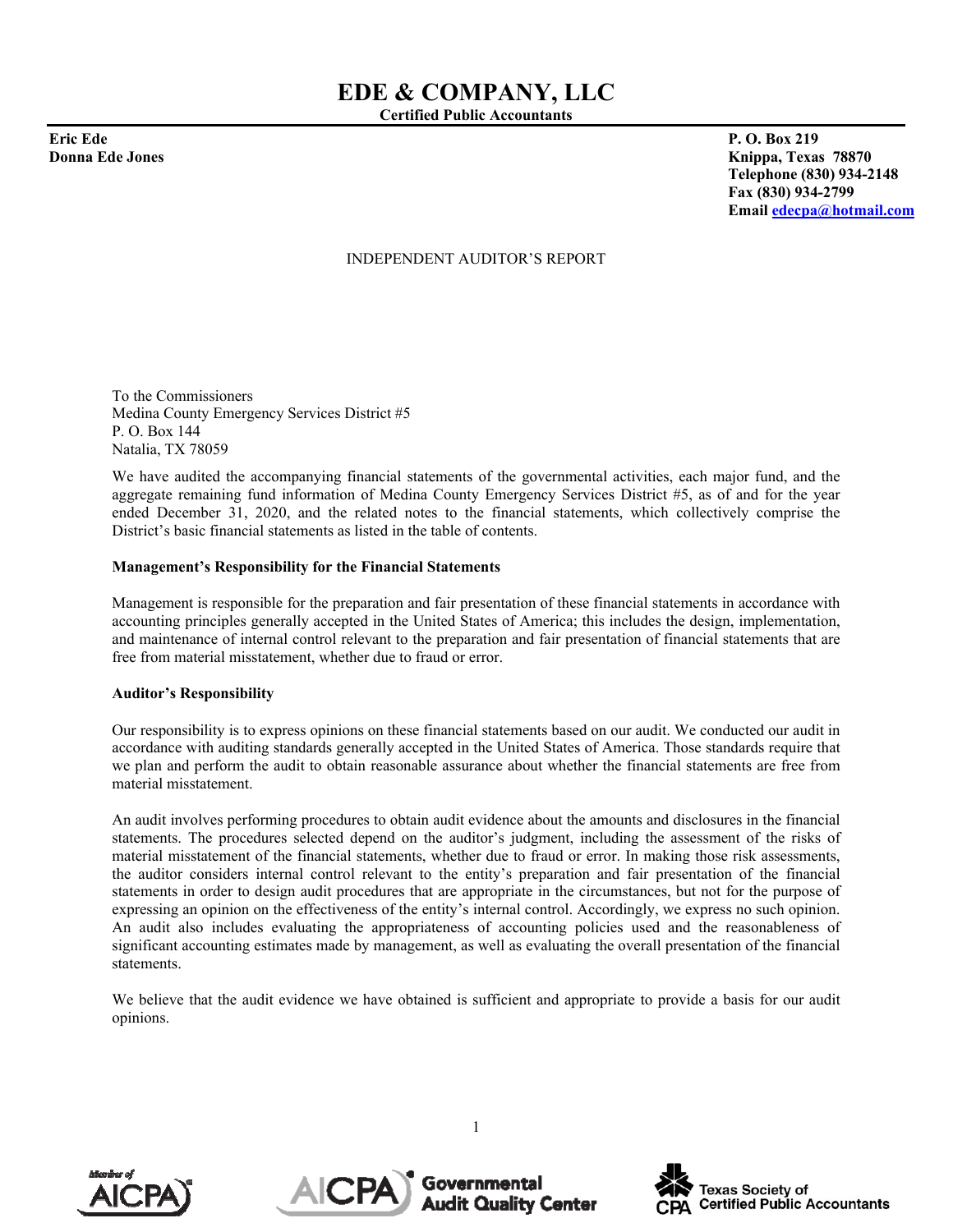#### **Opinions**

In our opinion, the financial statements referred to above present fairly, in all material respects, the respective financial position of the governmental activities, each major fund, and the aggregate remaining fund information of the Medina County Emergency Services District #5, as of December 31, 2020, and the respective changes in financial position for the year then ended in accordance with accounting principles generally accepted in the United States of America.

#### **Other Matters**

#### *Required Supplementary Information*

Accounting principles generally accepted in the United States of America require that the management's discussion and analysis and budgetary comparison information on pages 3-7 and 17 be presented to supplement the basic financial statements. Such information, although not a part of the basic financial statements, is required by the Governmental Accounting Standards Board, who considers it to be an essential part of financial reporting for placing the basic financial statements in an appropriate operational, economic, or historical context. We have applied certain limited procedures to the required supplementary information in accordance with auditing standards generally accepted in the United States of America, which consisted of inquiries of management about the methods of preparing the information and comparing the information for consistency with management's responses to our inquiries, the basic financial statements, and other knowledge we obtained during our audit of the basic financial statements. We do not express an opinion or provide any assurance on the information because the limited procedures do not provide us with sufficient evidence to express an opinion or provide any assurance.

#### *Other Information*

Our audit was conducted for the purpose of forming opinions on the financial statements that collectively comprise the Medina County Emergency Services District #5's basic financial statements. The statistical section is presented for purposes of additional analysis and is not a required part of the basic financial statements.

The statistical section has not been subjected to the auditing procedures applied in the audit of the basic financial statements and, accordingly, we do not express an opinion or provide any assurance on it.

Ede & Company, LLC

Ede & Company, LLC August 24, 2021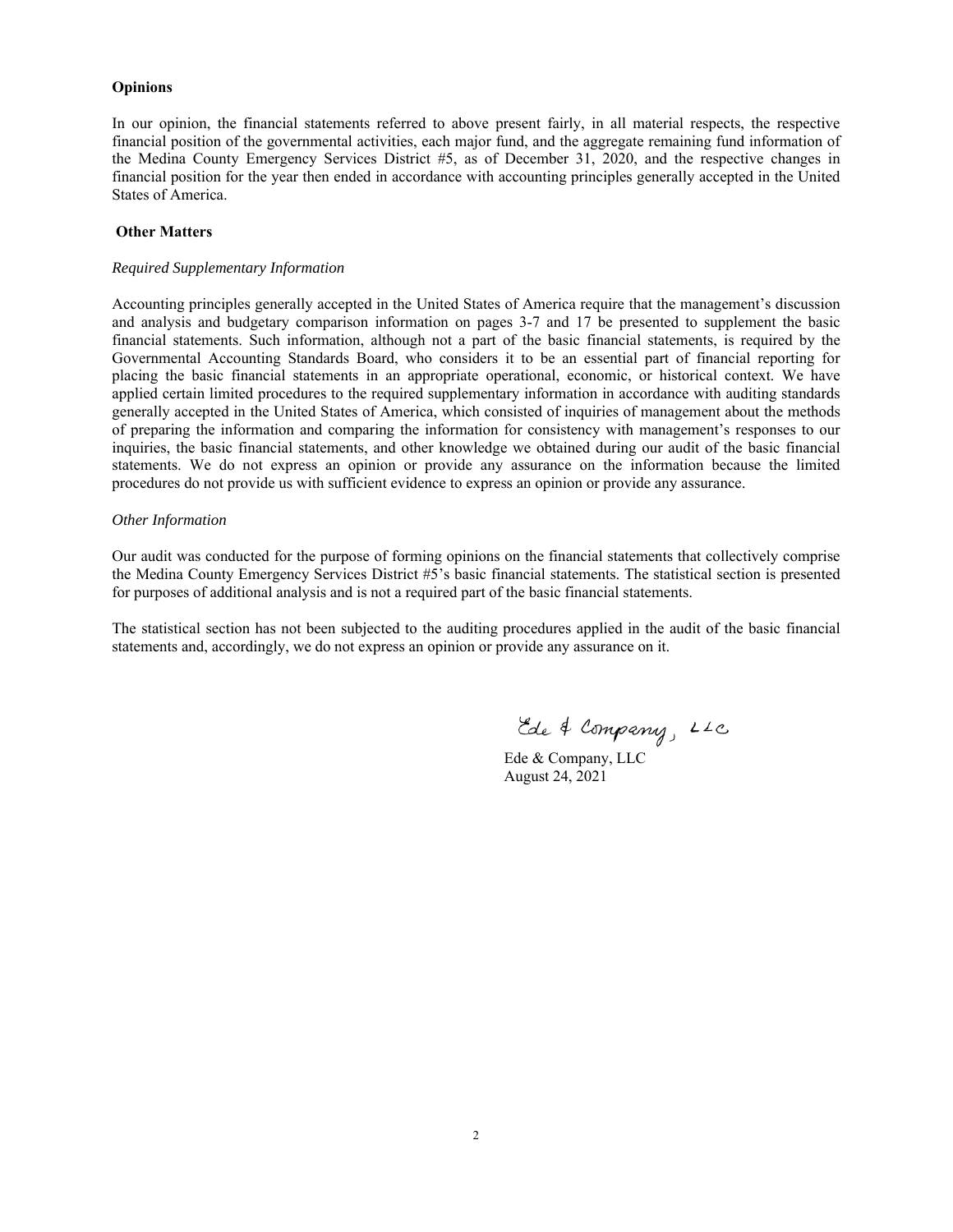# **Medina County Emergency Services District #5**

### **Management's Discussion and Analysis**

As management of the Medina County Emergency Services District #5, we offer readers of the District's financial statements this narrative overview and analysis of the financial activities of the Medina County Emergency Services District #5 for the year ended December 31, 2020. The District's financial performance is discussed and analyzed within the context of the accompanying financial statements and disclosures following this section.

Financial Highlights

- o The assets of the Medina County Emergency Services District #5 exceeded its liabilities at the close of the 2020 year by \$911,693 (net position). Of this amount, \$708,185 (unrestricted net position) may be used to meet the District's ongoing obligations to citizens and creditors.
- o As of the close of the current fiscal year, the Medina County Emergency Services District #5's governmental funds reported combined ending fund balances of \$659,344. 68 percent of this total amount, \$448,843 is available for spending at the government's discretion (unassigned fund balance).
- o At the end of the current fiscal year, unassigned fund balance for the general fund was \$448,843, or 204 percent of total general fund expenditures, and 141 percent of the general fund revenues.

Overview of the Financial Statements. This discussion and analysis are intended to serve as an introduction to the Medina County Emergency Services District #5's basic financial statements. The Medina County Emergency Services District #5's basic financial statements comprise three components: 1) government-wide financial statements, 2) fund financial statements, and 3) notes to the financial statements. This report also contains other supplementary information in addition to the basic financial statements themselves.

**Government-wide financial statements**. The government-wide financial statements are designed to provide readers with a broad overview of the Medina County Emergency Services District #5's finances, in a manner similar to a private-sector business.

The statement of net position presents information on all the District's assets and liabilities, with the difference between the two reported as net position. Over time, increases or decreases in net position may serve as a useful indicator of whether the financial position of the District is improving or deteriorating.

The statement of activities presents information showing how the District's net position changed during the most recent fiscal year. All changes in the net position are reported as soon as the underlying event giving rise to the change occurs, regardless of the timing of the related cash flows. Thus, revenues and expenses are reported in the statement for some items that will only result in cash flows in future fiscal periods (e.g., uncollected taxes and earned but unused vacation leave).

Both of the government-wide financial statements distinguish functions of the Medina County Emergency Services District #5 that are principally supported by taxes and intergovernmental revenues (governmental activities) from other functions that are intended to recover all or a significant portion of their costs through user fees and charges (business-type activities). The governmental activities of the Medina County Emergency Services District #5 include administration and fire protection.

The government-wide financial statements can be found on pages 8-9 of this report.

**Fund financial statements**. A fund is a grouping of related accounts that is used to maintain control over resources that have been segregated for specific activities or objectives. The Medina County Emergency Services District #5, like other state and local governments, uses fund accounting to ensure and demonstrate compliance with financerelated legal requirements. All of the funds of the District can be reported in one category: governmental funds.

Governmental Funds. Governmental funds are used to account for essentially the same functions reported as governmental activities in the government-wide financial statements. However, unlike the government-wide financial statement, governmental fund financial statements focus on near-term inflows and outflows of spendable resources, as well as on balances of spendable resources available at the end of the fiscal year. Such information may be useful in evaluating a government's near-term financing requirements.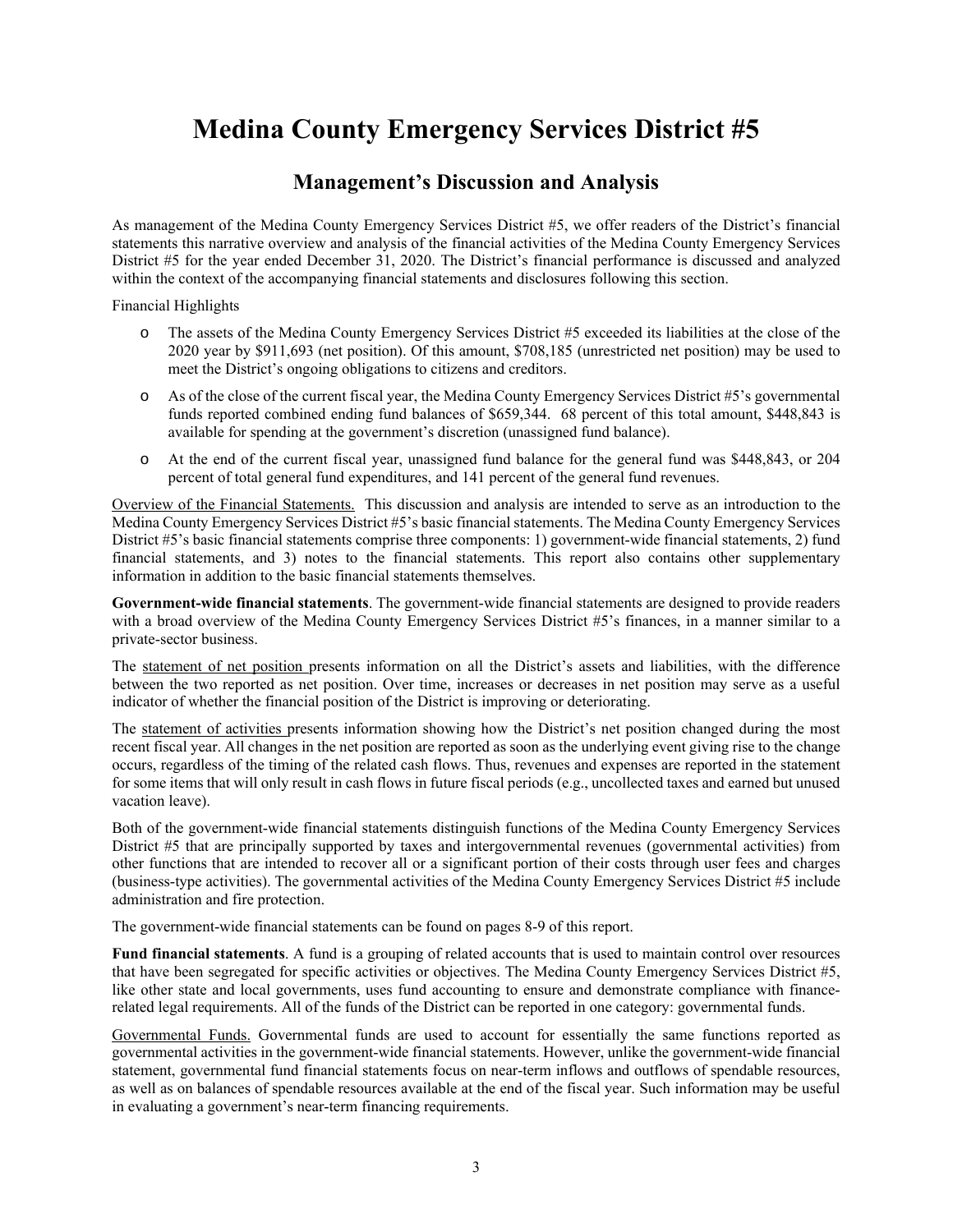Because the focus of the governmental funds is narrower than that of the government-wide financial statements, it is useful to compare the information presented for governmental funds with similar information presented for governmental activities in the government-wide financial statements. By doing so, readers may better understand the long-term impact of the government's near term financing decisions. Both the governmental fund balance sheet and the governmental fund statement of revenues, expenditures, and changes in fund balances provide a reconciliation to facilitate this comparison between governmental funds and governmental activities. The Medina County Emergency Services District #5 adopts an annual appropriated budget for its general fund. A budgetary comparison statement has been provided for the general fund to demonstrate compliance with this budget.

Notes to the Financial Statements. The notes provide additional information that is essential to a full understanding of the data provided in the government-wide and fund financial statements. The notes to the financial statements can be found on pages 10-16 of this report.

Other information. In addition to the basic financial statements and accompanying notes, this report also presents certain statistical supplementary information. Statistical and supplementary information can be found on pages 17-18 of this report.

#### **Financial Analysis of the District as a Whole**

As year-to-year financial information is accumulated on a consistent basis, changes in net position may be observed and used to discuss the changing financial position of the District as a whole.

The District's net position at fiscal year-end are \$911,693. This is a \$122,084 increase over last year's net position of \$789,609.

The following table provides a summary of the District's net position at December 31:

|                                  |           | Governmental<br>Activities |           |    |           | $\frac{0}{0}$<br>Change |
|----------------------------------|-----------|----------------------------|-----------|----|-----------|-------------------------|
|                                  | 2020      |                            | 2019      |    |           |                         |
| Current and other assets<br>\$   | 918,686   | \$                         | 799,278   |    | 119,408   | 14.94%                  |
| Capital assets                   | 406,071   |                            | 463,131   |    | (57,060)  | $-12.32\%$              |
| Total assets                     | 1,326,777 |                            | 1,264,428 |    | 62,349    | 4.93%                   |
| Current liabilities              | 58,631    |                            | 59,492    |    | (861)     | $-1.45%$                |
| Long-term debt                   | 354,433   |                            | 413,308   |    | (58, 875) | $-14.24%$               |
| Total liabilities                | 413,064   |                            | 472,800   |    | (59, 736) | $-12.63%$               |
| Net position:                    |           |                            |           |    |           |                         |
| Net investment in capital assets | (6,993)   |                            | (9,669)   |    | 2,676     | $-27.68%$               |
| Restricted for debt service      | 210,501   |                            | 210,754   |    | (253)     | $-0.12%$                |
| Unrestricted                     | 708,185   |                            | 588,524   |    | 119,661   | 20.33%                  |
| \$<br>Total net position         | 911,693   | \$                         | 789,609   | \$ | 122,084   | 15.46%                  |

#### **Summary of Net Position**

The District reported positive balances in net position for governmental activities. Net position increased \$122,084 for governmental activities.

Comparative data is accumulated and presented to assist analysis. The following table provides a summary of the District's changes in net position for the year ending December 31, 2020: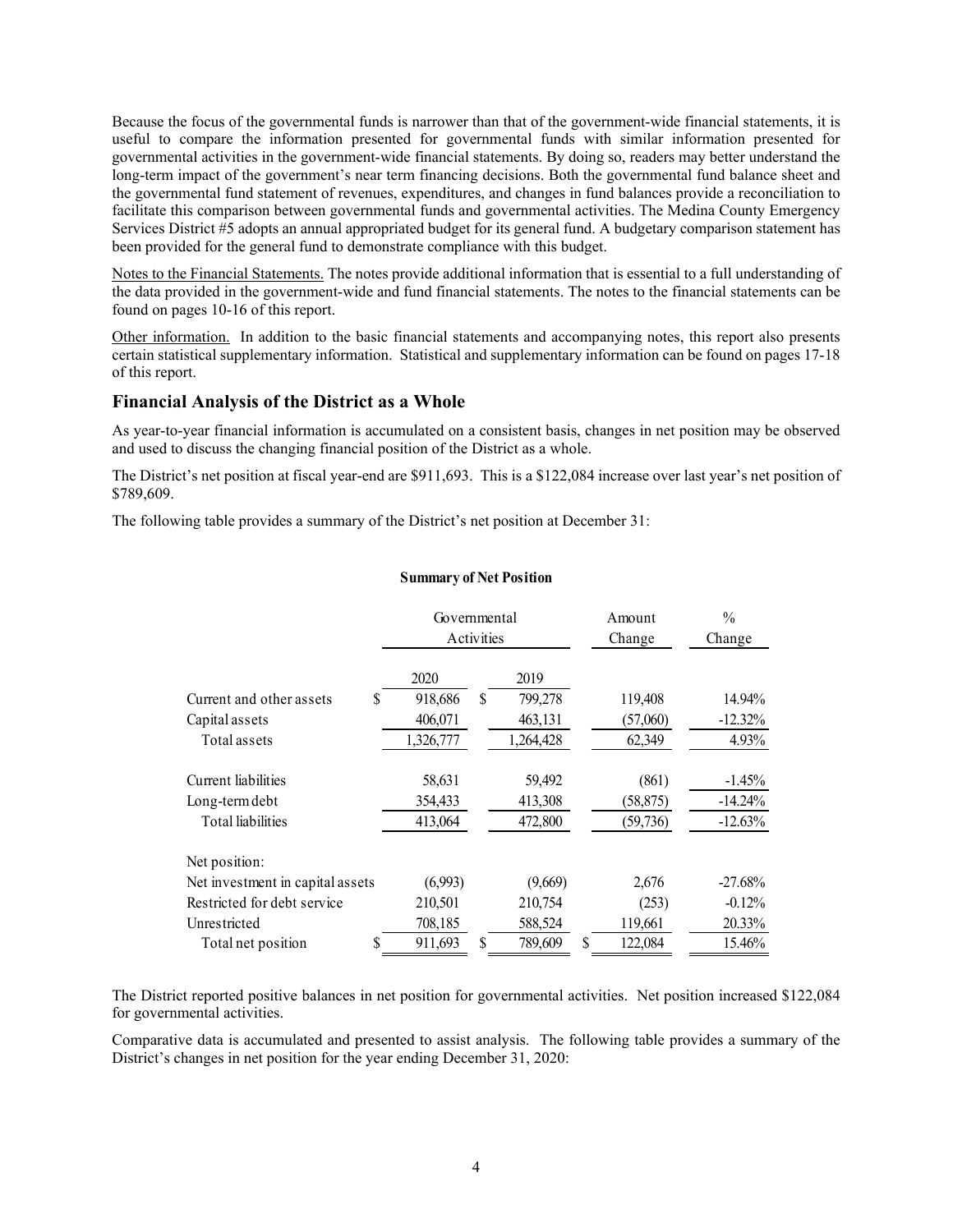#### **Summary of Changes in Net Position**

|                              | Governmental  |    |         | Amount        | $\frac{0}{0}$ |
|------------------------------|---------------|----|---------|---------------|---------------|
|                              | Activities    |    |         | Change        | Change        |
|                              | 2020          |    | 2019    |               |               |
| Revenues:                    |               |    |         |               |               |
| General revenues             |               |    |         |               |               |
| Property taxes               | \$<br>412,853 | \$ | 394,811 | \$<br>18,042  | 4.57%         |
| Grants                       | $\theta$      |    | 20,000  | (20,000)      | 100.00%       |
| Other income                 |               |    | 1,740   | (1,740)       | 100.00%       |
| Interest on investments      | 2,651         |    | 1,675   | 976           | 58.27%        |
| <b>Total revenues</b>        | 415,504       |    | 418,226 | (2, 722)      | $-0.65%$      |
| Expenses:                    |               |    |         |               |               |
| Fire protection              | 182,500       |    | 237,048 | (54, 548)     | $-23.01\%$    |
| Administration               | 110,920       |    | 134,678 | (23,758)      | $-17.64\%$    |
| Total expenses               | 293,420       |    | 371,726 | (78,306)      | $-21.07\%$    |
| Changes in net position      | 122,084       |    | 46,500  | 75,584        | 162.55%       |
| Other financing sources/uses |               |    |         |               |               |
| Transfers in                 |               |    |         |               | $0.00\%$      |
| Transfes out                 |               |    |         |               | $0.00\%$      |
| Gain on sale of assets       |               |    |         |               | $0.00\%$      |
| Beginning net assets         | 789,609       |    | 743,109 | 46,500        | 100.00%       |
| <b>Ending net position</b>   | \$<br>911,693 | \$ | 789,609 | \$<br>122,084 | 15.46%        |

Graphic presentations of selected data from the summary tables follow to assist in the analysis of the District's activities for the year of 2020: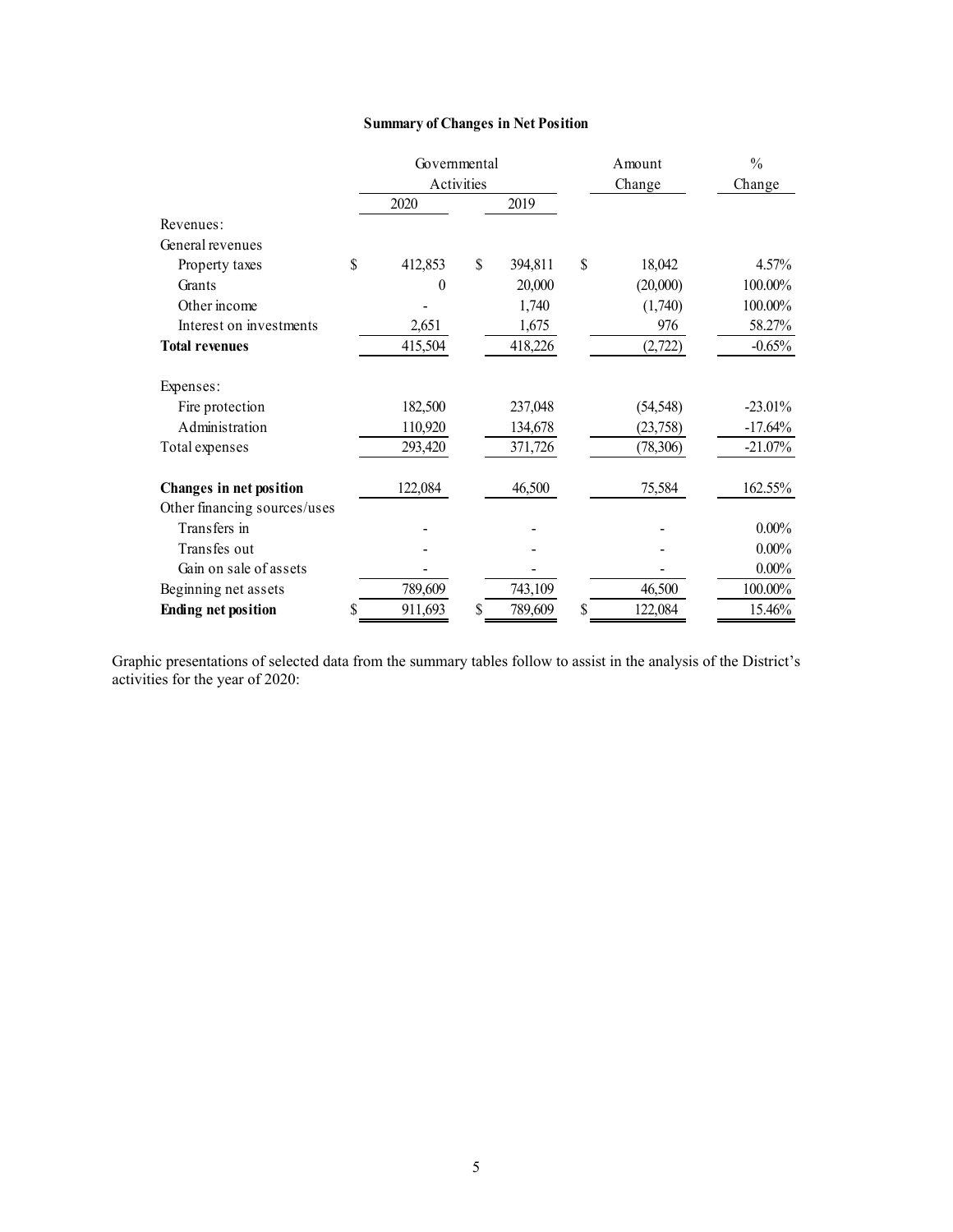# **Governmental Revenue - 2020**





# **Govenmental Functional Expenses - 2020**



**Total - \$293,420**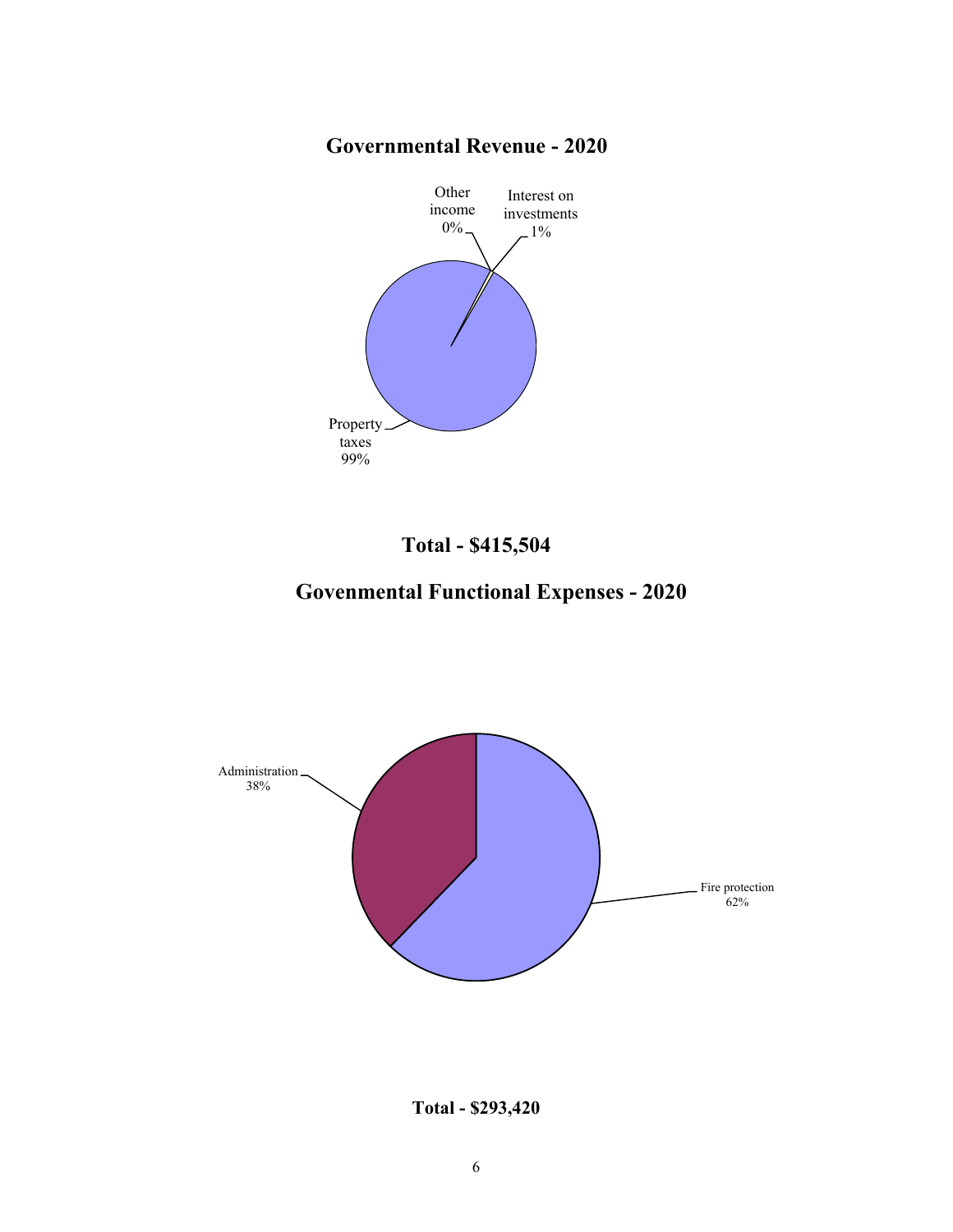The graph shows the total governmental activities cost of \$293,420 for this year. Of this amount, Fire protection with \$182,500was the largest operating cost with 63% of the total cost for services, primarily funded by the District's taxing power.

#### **Financial Analysis of the District's Funds**

As noted earlier, the Medina County Emergency Services District #5 uses fund accounting to ensure and demonstrate compliance with finance-related legal requirements.

Governmental funds. The focus of the District's governmental funds is to provide information on near-term inflows, outflows, and balances of spendable resources. Such information is useful in assessing the District's financing requirements. In particular, unreserved fund balance may serve as a useful measure of the District's net resources available for spending at the end of a fiscal year.

As of the end of 2020, the District's governmental funds reported ending fund balances of \$659,344, an increase of \$98,462 in comparison with the prior year. 687% (\$448,843) constitutes unassigned fund balance, which is available for spending at the District's discretion. The general fund is the chief operating fund of the District. The District uses a debt service fund to retire long-term debt .

The fund balance of the Medina County Emergency Services District #5's general fund increased by \$98,462 during 2020. Key factors include:

- o The governing body has a conservative fiscal attitude
- o 2020 expenditures were less than budgeted.

#### **General Fund Budgetary Highlights**

The District utilized an annual budget for 2020. Differences between the original operating budget and the final amended operating budget were \$6,350 or 2 percent of the original budget amount. The changes can be summarized as follows:

o The District increased line items for numerous accounts.

#### **Economic Factors and the Next Year's Budgets and Rates**

The District has adopted a 2021 budget of \$360,815, with appropriations of \$360,815. This budget may be amended to reflect unanticipated changes that occur during the year. The District adopted a tax rate of .010/\$100 on a valuation of \$400,713,226.

#### **Requests for Information**

This financial report is designed to provide a general overview of the Medina County Emergency Services District #5's finances for all those with an interest in the District's finances. Questions concerning any of the information provided in this report or requests for additional financial information should be addressed to the District at P. O. Box 144, Natalia, TX 78059.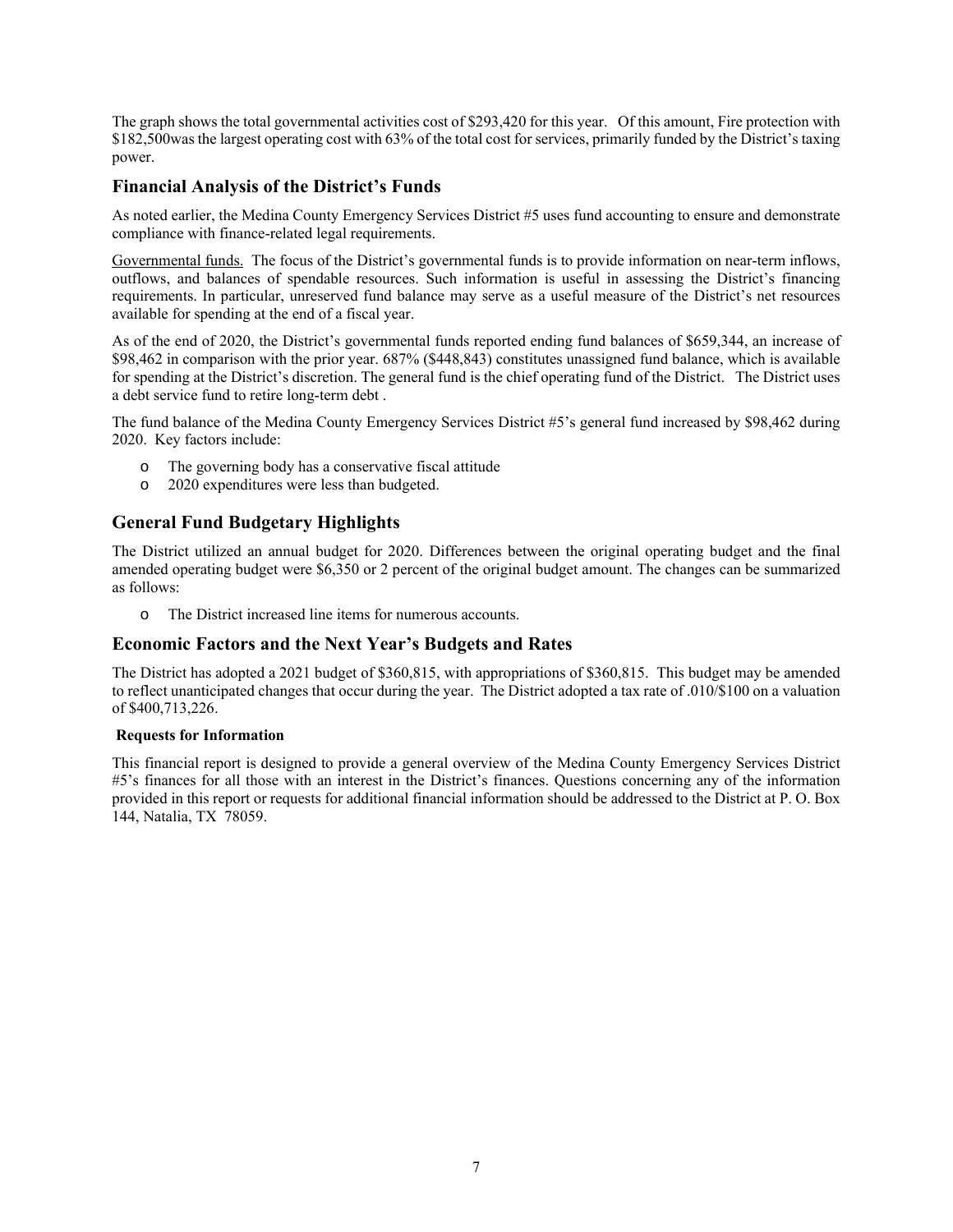# **Medina County Emergency Services District #5 Statement of Net Position and Governmental Funds Balance Sheet December 31, 2020**

|                                                  | General<br>Fund | Debt Service<br>Fund | Adjustments         | Statement of<br>Net Assets |
|--------------------------------------------------|-----------------|----------------------|---------------------|----------------------------|
| <b>ASSETS</b>                                    |                 |                      |                     |                            |
| Cash                                             | \$<br>242,061   | \$<br>168,197        | \$<br>\$            | 410,258                    |
| Investments                                      | 135,369         |                      |                     | 135,369                    |
| Taxes receivable                                 | 210,929         | 48,413               |                     | 259,342                    |
| Due from other governments                       | 92,217          | 21,500               |                     | 113,717                    |
| Due from other funds                             |                 | 20,804               | (20, 804)           |                            |
| Prepaid expenses                                 |                 |                      |                     |                            |
| Capital assets (net of accumulated depreciation) |                 |                      |                     |                            |
| Building                                         |                 |                      | 144,601             | 144,601                    |
| Equipment                                        |                 |                      | 261,470             | 261,470                    |
| Total assets                                     | \$<br>680,576   | \$<br>258,914        | 385,267             | 1,324,757                  |
| <b>LIABILITIES</b>                               |                 |                      |                     |                            |
| Accounts payable                                 |                 |                      |                     |                            |
| Due to other funds                               | 20,804          |                      | (20, 804)           |                            |
| Long-term liabilities:                           |                 |                      |                     |                            |
| Due within one year                              |                 |                      | 58,631              | 58,631                     |
| Due after one year                               |                 |                      | 354,433             | 354,433                    |
| <b>Total liabilities</b>                         | 20,804          |                      | 392,260             | 413,064                    |
| DEFERRED INFLOW OF RESOURCES                     |                 |                      |                     |                            |
| Unavailable revenue - property taxes             | 210,929         | 48,413               | (259, 342)          |                            |
| <b>FUND BALANCES/NET POSITION</b>                |                 |                      |                     |                            |
| Fund balances:                                   |                 |                      |                     |                            |
| Restricted for debt service                      |                 | 210,501              | (210, 501)          |                            |
| Unassigned                                       | 448,843         |                      | (448, 843)          |                            |
| Total liabilities and fund balances              | \$<br>680,576   | \$<br>258,914        | (659, 344)          |                            |
| Net Position:                                    |                 |                      |                     |                            |
| Net investment in capital assets                 |                 |                      | (6,993)             | (6,993)                    |
| Restricted for debt service                      |                 |                      | 210,501             | 210,501                    |
| Unrestricted                                     |                 |                      | 708,185             | 708,185                    |
| Total net position                               |                 |                      | \$<br>911,693<br>\$ | 911,693                    |

The accompanying notes are an integral part of this statement.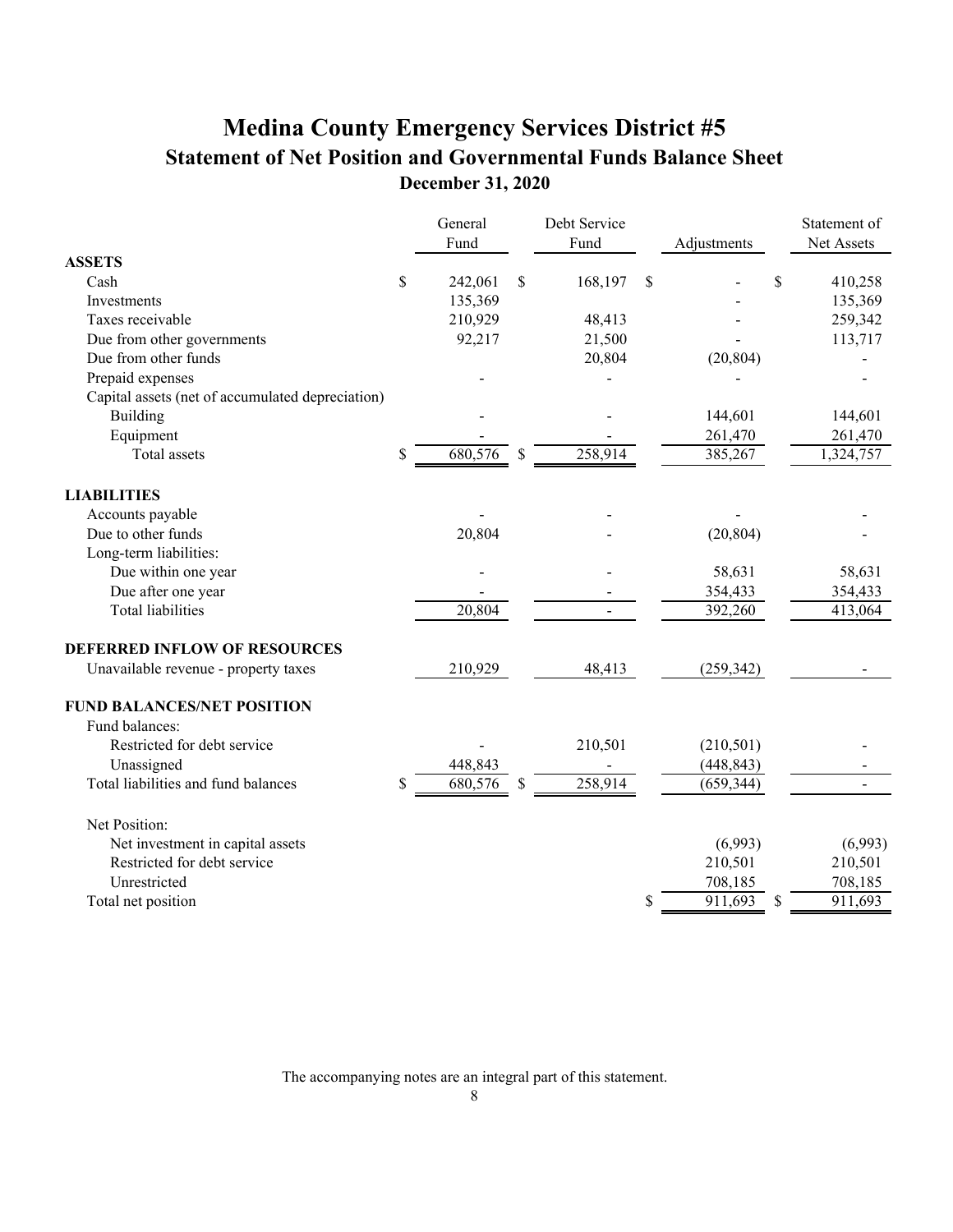# **Medina County Emergency Services District #5 Statement of Activities and Governmental Funds Revenues, Expenditures and Changes in Fund Balances For the Year Ended December 31, 2020**

|                                           |    | General<br>Fund | Debt Service<br>Fund | Adjustments  | Statement<br>of Activities |
|-------------------------------------------|----|-----------------|----------------------|--------------|----------------------------|
| <b>Revenues:</b>                          |    |                 |                      |              |                            |
| Property taxes                            | \$ | 315,101         | \$<br>76,806         | \$<br>20,946 | \$<br>412,853              |
| Grants                                    |    |                 |                      |              |                            |
| Other income                              |    |                 |                      |              |                            |
| Investment earnings                       |    | 2,651           |                      |              | 2,651                      |
| Total revenues                            |    | 317,752         | 76,806               | 20,946       | 415,504                    |
| <b>Expenditures/expenses:</b>             |    |                 |                      |              |                            |
| <b>Operations of the district:</b>        |    |                 |                      |              |                            |
| Other services and charges                |    | 36,473          | 17,323               | 57,060       | 110,856                    |
| Supplies                                  |    | 64              |                      |              | 64                         |
| Capital outlay                            |    |                 |                      |              |                            |
| Principle on long-term debt               |    |                 | 59,736               | (59, 736)    |                            |
|                                           |    | 36,537          | 77,059               | (2,676)      | 110,920                    |
| Contracts with service provider:          |    |                 |                      |              |                            |
| Natalia VFD                               |    | 145,000         |                      |              | 145,000                    |
| Lytle VFD                                 |    | 37,500          |                      |              | 37,500                     |
|                                           |    | 182,500         |                      |              | 182,500                    |
| Total expenditures/expenses               |    | 219,037         | 77,059               | (2,676)      | 293,420                    |
| Excess (deficiency) of revenues           |    |                 |                      |              |                            |
| over expenditures                         |    | 98,715          | (253)                | 23,622       | 122,084                    |
| Other financing sourses/uses:             |    |                 |                      |              |                            |
| Transfers In                              |    |                 |                      |              |                            |
| <b>Transferss Out</b>                     |    |                 |                      |              |                            |
| Gain on Sale of Assets                    |    |                 |                      |              |                            |
| Proceeds for issuance of long-term debt   |    |                 |                      |              |                            |
| Excess (deficiency) of revenues and other |    |                 |                      |              |                            |
| sources over expenditures and other uses  |    | 98,715          | (253)                | 23,622       | 122,084                    |
| Fund balance/net position:                |    |                 |                      |              |                            |
| Beginning of the year                     |    | 350,128         | 210,754              | 228,727      | 789,609                    |
| End of the year                           | S. | 448,843         | \$<br>210,501        | 78,614       | \$<br>911,693              |

The accompanying notes are an integral part of this statement.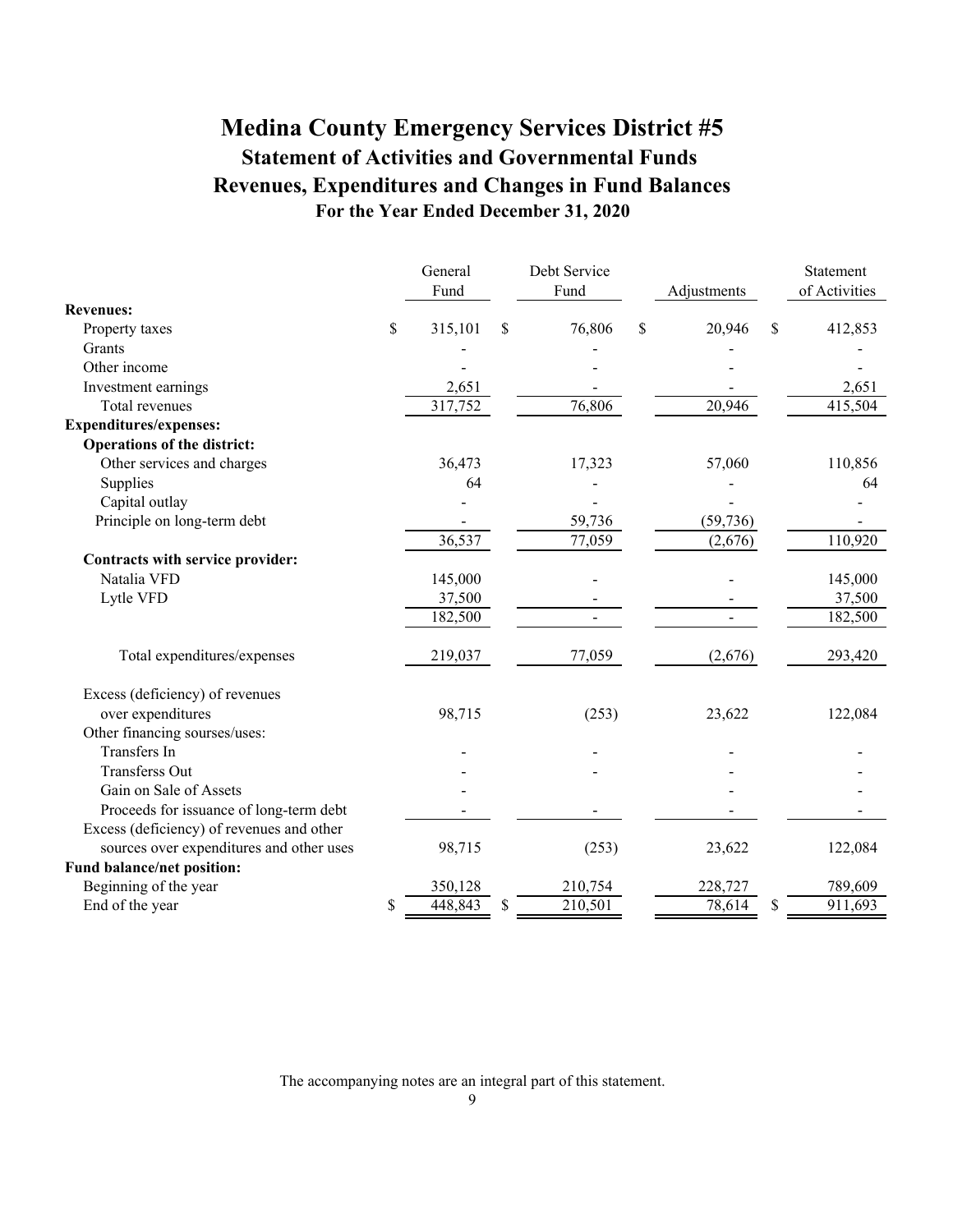#### NOTE A – SUMMARY OF SIGNIFICANT ACCOUNTING POLICIES

The Medina County Emergency Services District #5 was created by the voters of the District in a special election conducted November 14, 2006 as authorized by the Texas Health and Safety Code Chapter 775. The District is governed by a five member Board of Commissioners appointed by the County Judge.

Reporting Entity: The reporting entity is defined as the primary government and those component units for which the primary government is financially accountable. Financial accountability is defined as appointment of a voting majority of the component units board of directors and either 1) the ability to impose will by the primary government, or 2) the possibility that the component unit will provide a financial benefit to or impose a financial burden on the primary government. The District does not have any component units. The District is not a component unit of any other entity.

Government-wide and Fund Financial Statements: The government-wide financial statements include the statement of net position and the statement of activities. These statements report financial information for the District as a whole excluding any fiduciary activities. Individual funds are not displayed but the statements distinguish governmental activities, generally supported by taxes and District general revenues, from business-type activities, generally financed in whole or in part with fees charged to external customers.

The statement of activities reports the expenses of a given function offset by program revenue directly connected with the functional program. A function is an assembly of similar activities and may include portions of a fund or summarize more than one fund to capture the expenses and program revenues associated with a distinct functional activity. Program revenues include: (1) charges for services which report fees, fines and forfeitures, and other charges to users of the District's services; (2) operating grants and contributions which finance annual operating activities including restricted investment income; and (3) capital grants and contributions which fund the acquisition, construction, or rehabilitation of capital assets and include fees to developers. These revenues are subject to externally imposed restrictions to these program uses. Taxes and other revenue sources not properly included with program revenues are reported as general revenues.

Fund financial statements are provided for governmental funds.

Measurement Focus, Basis of Accounting, and Financial Statement Presentation. The financial statements of the Medina County Emergency Services District #5 have been prepared in conformity with generally accepted accounting principles (GAAP) as applied to government units. The Governmental Accounting Standards Board (GASB) is the primary standard-setting body for establishing governmental accounting and financial reporting principles.

The government-wide statements report using the economic resources measurement focus and the accrual basis of accounting generally including the reclassification or elimination of internal activity (between or within funds). Proprietary fund financial statements also report using this same focus and basis of accounting although internal activity is not eliminated in the statements. Revenues are recorded when earned and expenses are recorded when a liability is incurred, regardless of the timing of related cash flows. Property tax revenues are recognized in the year for which they are levied while grants are recognized when grantor eligibility requirements are met.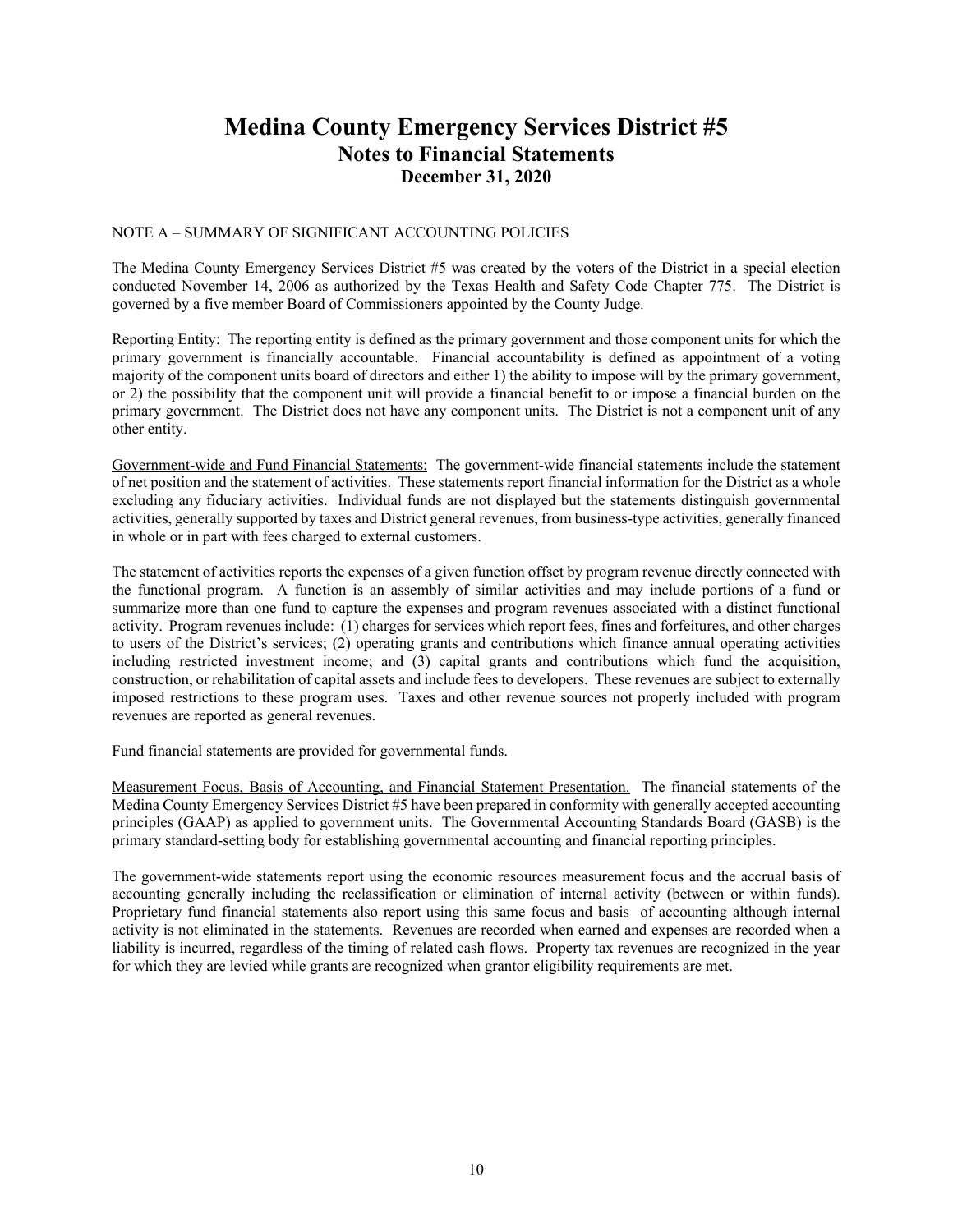Governmental fund financial statements report using the current financial resources measurement focus and the modified accrual basis of accounting. Revenues are recognized when they are both measurable and available. Available means collectible within the current period or soon enough thereafter to pay current liabilities. Expenditures are recorded when the related find liability is incurred, except for general obligation bond principal and interest which are reported as expenditures in the year due.

Major revenue sources susceptible to accrual include: property taxes, intergovernmental revenues, and investment income. In general, other revenues are recognized when cash is received.

#### Fund Types and Major Funds

#### *Governmental Funds*

The District reports the following major governmental funds:

**General Fund** – reports as the primary fund of the District. This fund is used to account for all financial resources not reported in other funds.

**Debt Service Fund** – accounts for revenues generated and expenditures made for the retirement of general long-term debt.

Capital Assets and Depreciation. The District's property, plant, equipment, and infrastructure with useful lives of over one year are stated at historical cost and comprehensively reported in the government-wide financial statements. The District maintains infrastructure asset records consistent with all other capital assets. Donated assets are stated at fair value on the date donated. The costs of normal maintenance and repairs that do not add to asset value or extend useful lives are not capitalized. Capital assets are depreciated using the straight-line method. When capital assets are disposed of, the cost and applicable accumulated depreciation are removed from the respective accounts, and the resulting gain or loss is recorded in operations.

Estimated useful lives, in years for depreciable assets are as follows:

| <b>Buildings</b>                    | $5 - 50$ |
|-------------------------------------|----------|
| Improvements, other than buildings  | $2 - 50$ |
| Furniture, machinery, and equipment | $3 - 30$ |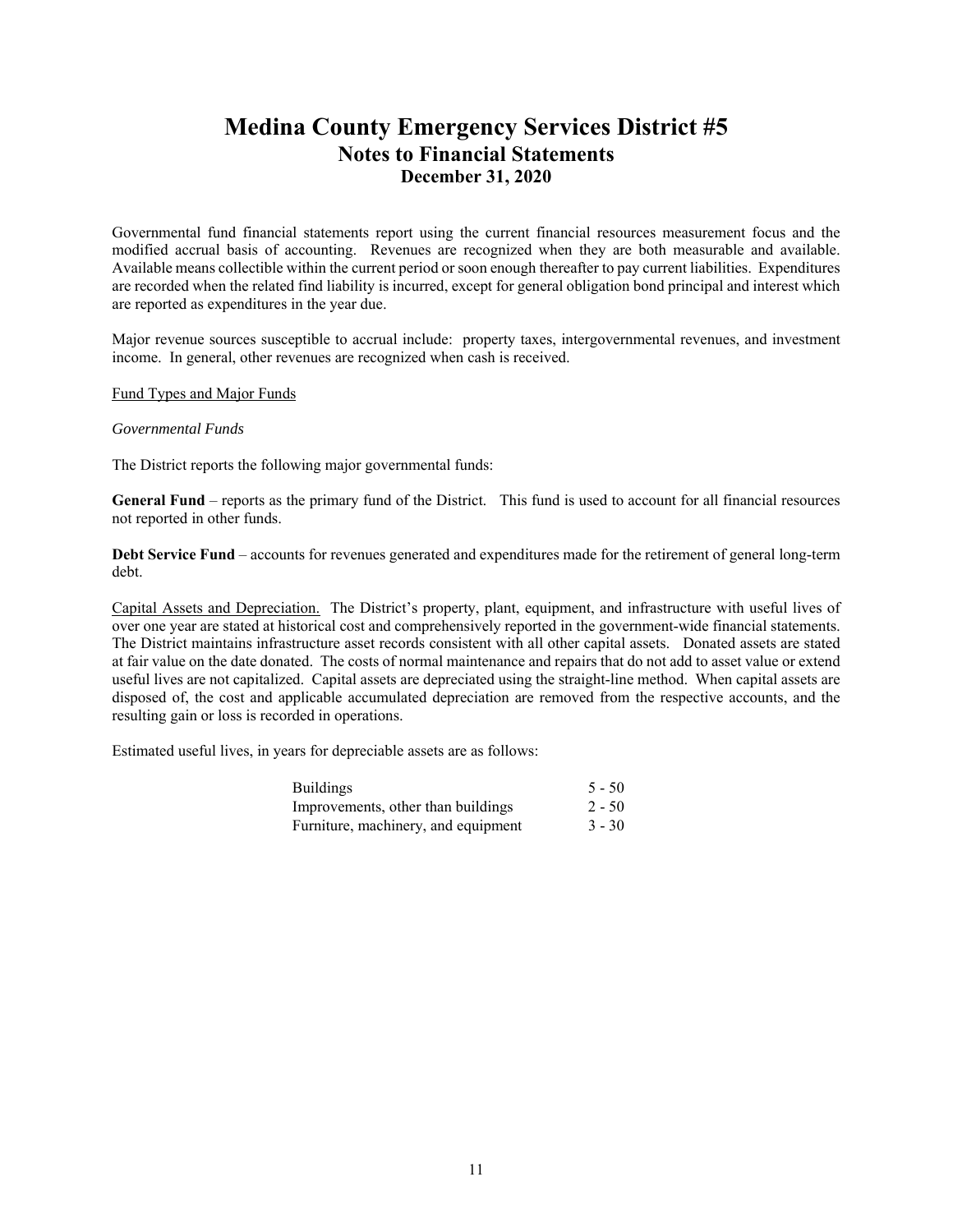Reconciliation of Government-wide and Governmental Fund Financial Statements

#### **Reconciliation of Governmental Fund Balance to Net Position of Governmental Activities December 31, 2020**

| <b>Total Governmental Fund Balance</b>                                                                                                                                                                                                                                                                                                                                                                                      | \$<br>659,344 |
|-----------------------------------------------------------------------------------------------------------------------------------------------------------------------------------------------------------------------------------------------------------------------------------------------------------------------------------------------------------------------------------------------------------------------------|---------------|
| Amounts reported in governmental activities in                                                                                                                                                                                                                                                                                                                                                                              |               |
| the statement of net position are different because:                                                                                                                                                                                                                                                                                                                                                                        |               |
| Capital assets used in the governmental activities are<br>not financial resources and therefore are not reported<br>in the governmental funds. In addition, long-term<br>liabilities are not due and payable in the current period,<br>and therefore are not reported as liabilities in the funds.<br>The net effect of including the beginning balances for<br>the capital assets (net of depreciation) and long-term debt |               |
| in the governmental activities is to decrese net position.                                                                                                                                                                                                                                                                                                                                                                  | (9,669)       |
| Current year capital outlays and long-term debt principal<br>payments are expenditures in the fund financial statements,<br>but they should be shown as increases in capital assets<br>and reductions in long-term debt in the government wide<br>financial statements. The net effect of including the 2020<br>capital outlays and other adjustments is to increase<br>net position.                                       | 59,736        |
|                                                                                                                                                                                                                                                                                                                                                                                                                             |               |
| Accumulated depreciation has not been included<br>in the general fund financial statements.                                                                                                                                                                                                                                                                                                                                 | (57,060)      |
| Other reclassifications and eliminations are necessary<br>to convert from the modified accrual basis of<br>accounting to the accrual basis of accounting. These<br>include recognizing uneared revenue and adjusting<br>prior year's delinquent taxes from unearned revenue<br>to beginning net position.                                                                                                                   | 259,342       |
|                                                                                                                                                                                                                                                                                                                                                                                                                             |               |
| <b>Net Position of Governmental Activities</b>                                                                                                                                                                                                                                                                                                                                                                              | \$<br>911,693 |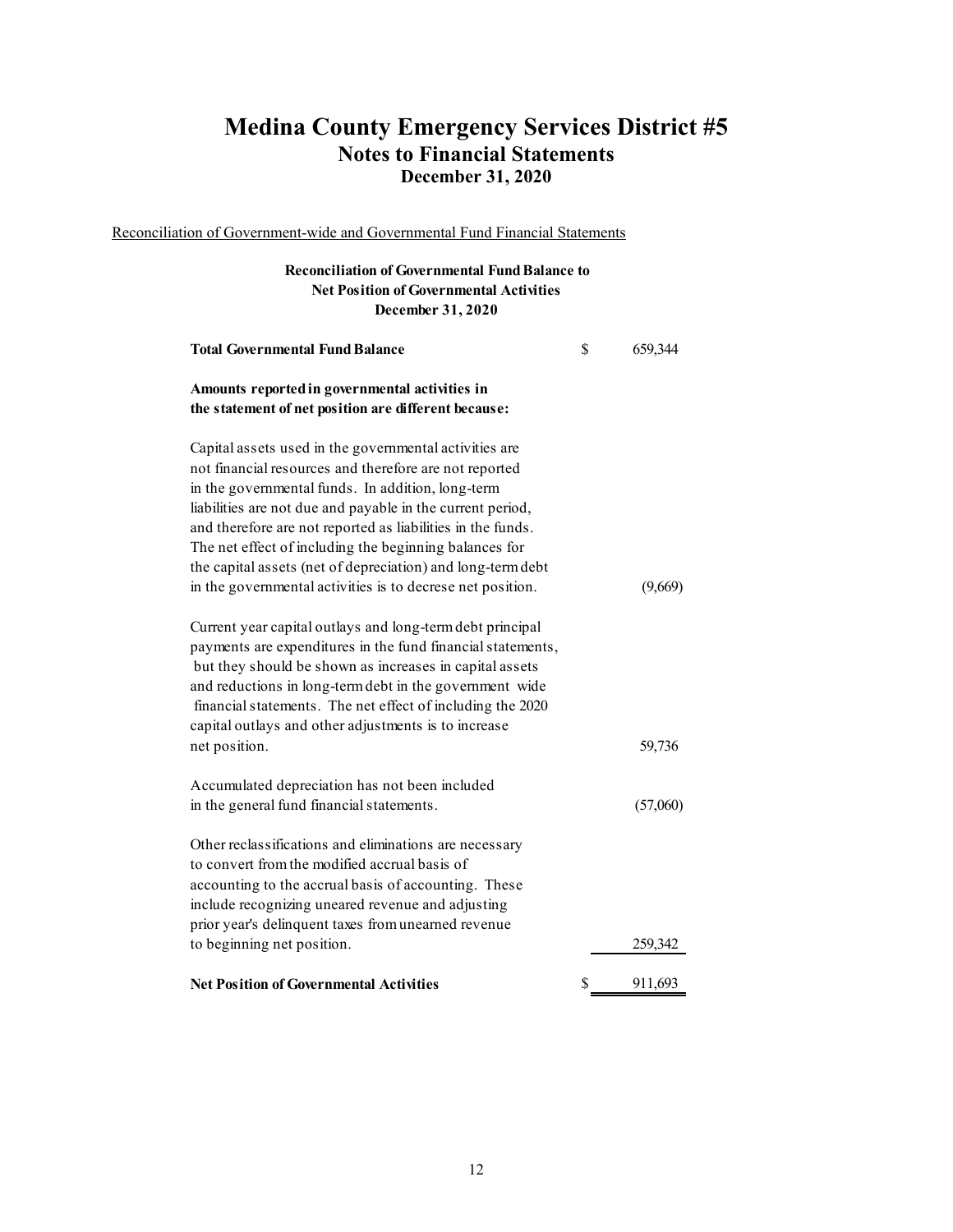**Reconciliation of the Statement of Revenues, Expenditures and Changes in Fund Balances of Governmental Funds to the Statement of Activities**

| <b>Net Change in Governmental Fund Balances</b>                                                                                                                                                                                                                                                                                              | \$<br>98,462  |
|----------------------------------------------------------------------------------------------------------------------------------------------------------------------------------------------------------------------------------------------------------------------------------------------------------------------------------------------|---------------|
| Amounts reported for the governmental activities<br>in the statement of activities are different because:                                                                                                                                                                                                                                    |               |
| Governmental funds report capital outlays and principal<br>payments on long-term debt as expenditures.                                                                                                                                                                                                                                       |               |
| However, they are reported as increases in capital<br>assets in the government-wide financial statements.                                                                                                                                                                                                                                    | 59,736        |
| Depreciation is not recognized as an expense in<br>governmental funds since it does not require the use<br>of current financial resources. The effect of the                                                                                                                                                                                 |               |
| current year's depreciation is to decrease net position.<br>Other reclassifications and eliminations are necessary<br>to convert from the modified accrual basis of<br>accounting to the accrual basis of accounting. These<br>include recognizing unearned revenue as revenue and<br>adjusting the current year revenue to show the revenue | (57,060)      |
| earned from the current year's tax levy.                                                                                                                                                                                                                                                                                                     | 20,946        |
| <b>Change in Net Position of Governmental Activities</b>                                                                                                                                                                                                                                                                                     | \$<br>122,084 |

Estimates. The preparation of financial statements in conformity with generally accepted accounting principles requires management to make estimates and assumptions that affect the amounts reported in the financial statements and accompanying notes. Actual results may differ from those estimates.

Fund Equity. The District reports fund balances for the governmental funds in classifications based primarily on the extent to which the District is bound to honor constraints on the specific purposes for which amounts in those funds can be spent. The nonspendable classification represents assets that whole be consumed or "must be maintained intact" and therefore will never convert to cash, such as inventories of supplies and endowments. Provisions of laws, contracts and grants specify how fund resources can be used in the restricted classification. The nature of these two classifications precludes a need for a policy for the District Commissioners. However, the Commissioners have adopted fund balance policies for the three unrestricted classifications: committed, assigned, and unassigned.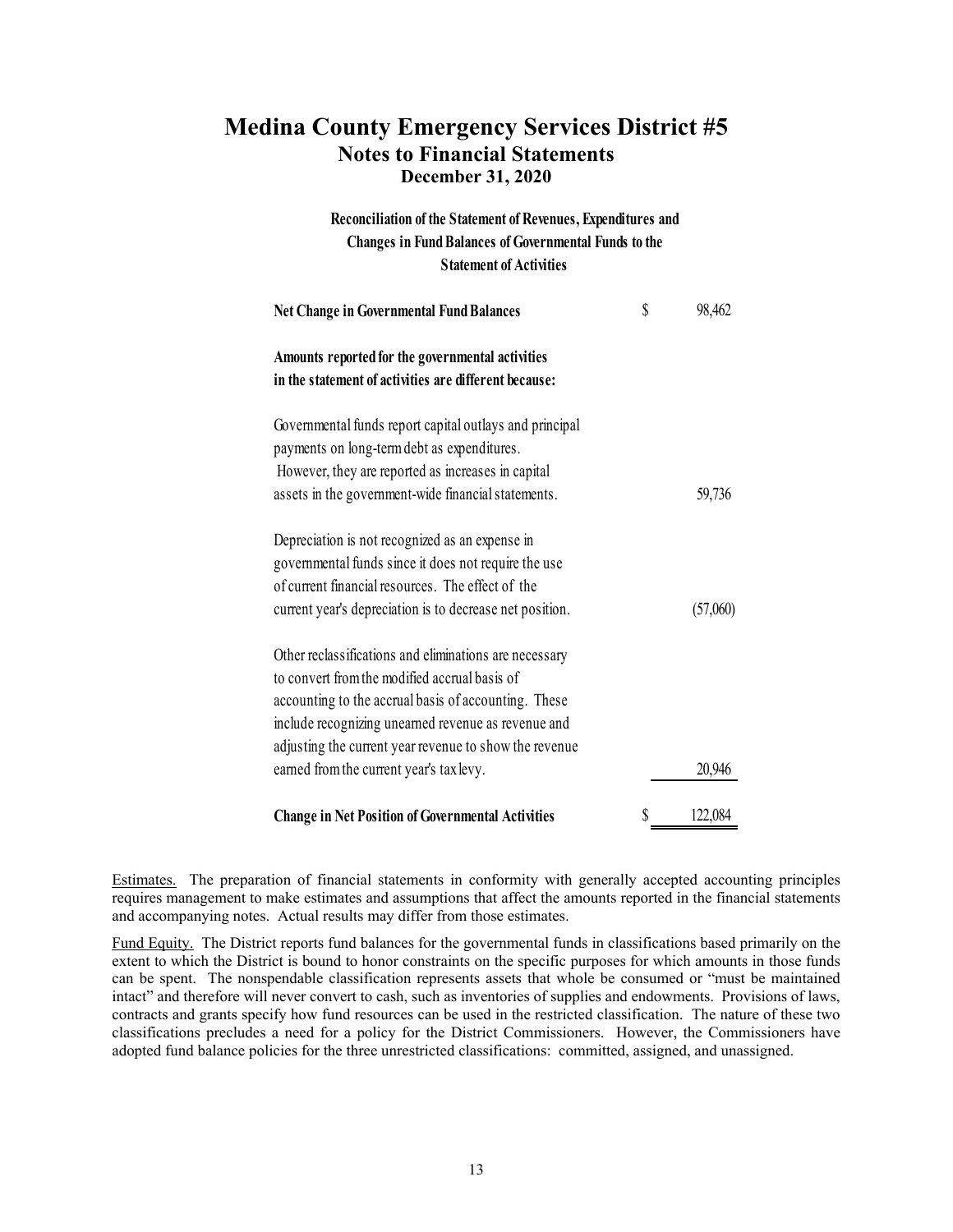From time to time, the District Commissioners may commit fund balances by a majority vote in a scheduled meeting. The Commissioner's commitment may be modified or rescinded by a majority vote in a scheduled meeting. Commissioner's commitments cannot exceed the amount of fund balance that is greater than the sum of nonspendable and restricted fund balances since that practice would commit funds that the District does not have. Commitments may be for facility expansion or renovation, program modifications, wage and salary adjustments, financial cushions (rainy day funds), and other purposes determined by the Commissioners.

The District Commissioners may delegate authority to specified persons or groups to make assignments of certain fund balances by a majority vote in a scheduled meeting. The Commissioners may modify or rescind its delegation of authority by the same action. The authority to make assignments shall be in effect until modified or rescinded by the Commissioners by majority vote in a scheduled meeting.

When fund balance resources are available for a specific purpose in more than one classification, it is the District's policy to use the most restrictive funds first in the following order: restricted, committed, assigned, and unassigned as they are needed.

#### NOTE B – DEPOSITS AND INVESTMENTS

#### District Policies and Legal and Contractual Provisions Governing Deposits

*Custodial Credit Risk for Deposits* State law requires governmental entities to contract with financial institutions in which funds will be deposited to secure those deposits with insurance or pledged securities with a fair value equaling or exceeding the amount on deposit at the end of each business day. The pledged securities must be in the name of the governmental entity and held by the entity or its agent. The District has complied with this law, however, since its cash deposits are fully covered by FDIC insurance, it has no custodial credit risk for deposits.

*Foreign Currency Risk* The District limits the risk that changes in exchange rates will adversely affect the fair value of an investment or a deposit by not participating in foreign currency transactions.

#### *District Policies and Legal and Contractual Provisions Governing Investments*

#### **Compliance with the Public Funds Investment Act**

The **Public Funds Investment Act** (Government Code Chapter 2256) contains specific provisions in the areas of investment practices, management reports, and establishment of appropriate policies. Among other things, it requires a governmental entity to adopt, implement, and publicize an investment policy. That policy must address the following areas: (1) safety of principal and liquidity, (2) portfolio diversification, (3) allowable investments, (4) acceptable risk levels, (5) expected rates of return, (6) maximum allowable stated maturity of portfolio investments. (7) maximum average dollar-weighted maturity allowed based on the stated maturity date for the portfolio. (8) investment staff quality and capabilities. (9) and bid solicitation preferences for certificates of deposit.

Statutes authorize the entity to invest in (1) obligations of Use U.S. Treasury, certain U.S. agencies, and the State of Texas. (2) certificates of deposit, (3) certain municipal securities. (4) money market savings accounts, (5) repurchase agreements, (6) bankers acceptances. (7) mutual funds, (8) investment pools, (9) guaranteed investment contracts, (10) and common trust funds. The Act also requires the entity to have independent auditors perform test procedures related to investment practices as provided by the Act. Lower Trinity Groundwater Conservation District is in substantial compliance with the requirements of the Act and with local policies.

As of December 31, 2019, Medina County Emergency Services District #5 had the following investments: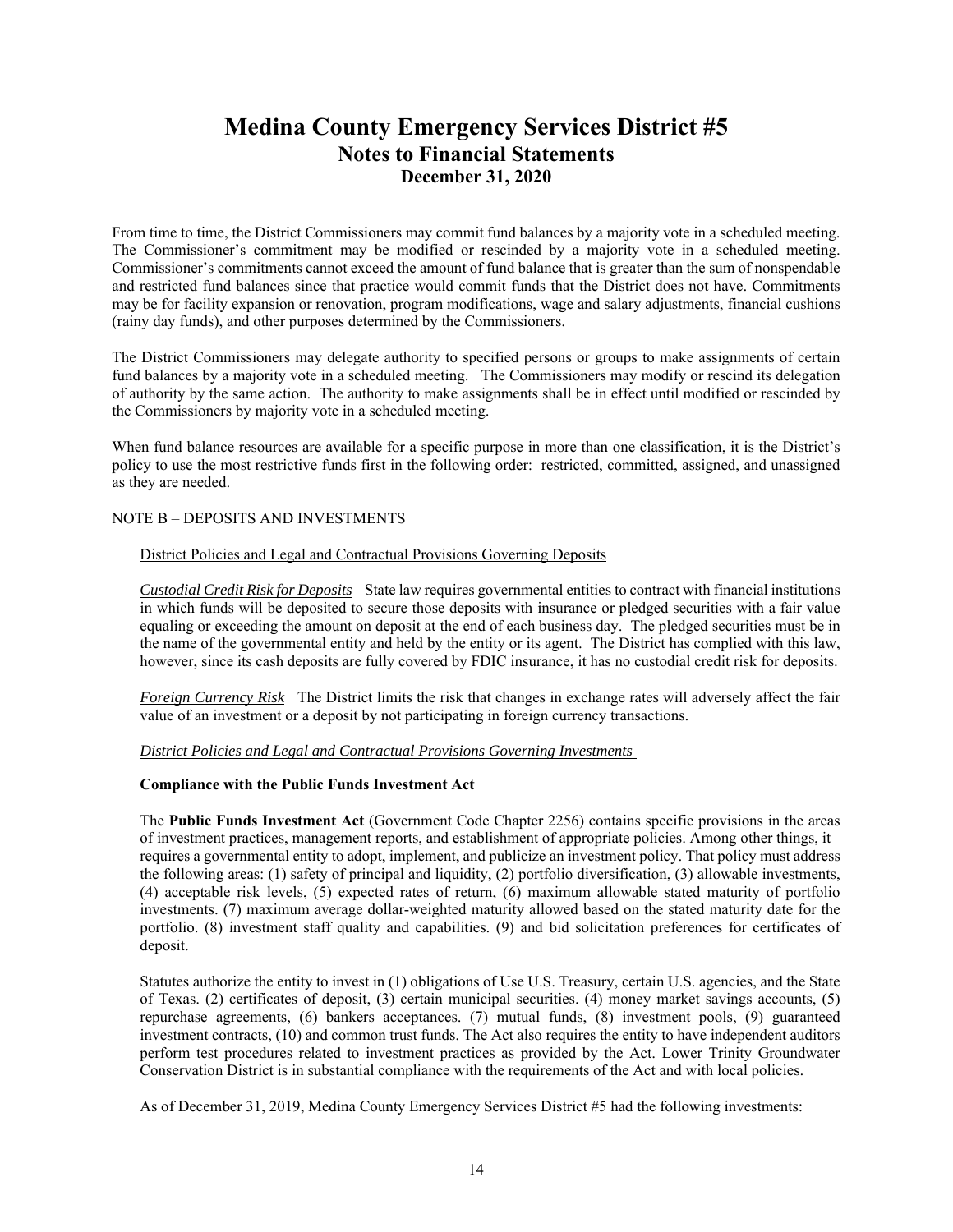|                         | <b>Investment Maturities</b><br>(in years) |                       |                |                  |  |  |  |  |  |
|-------------------------|--------------------------------------------|-----------------------|----------------|------------------|--|--|--|--|--|
| <b>Investment Type</b>  | Fair<br>Value                              | <b>Less</b><br>Than 1 | More<br>Than 1 | Credit<br>Rating |  |  |  |  |  |
| Certificates of Deposit | \$135,369                                  | \$135,369             | -              |                  |  |  |  |  |  |

Additional polices and contractual provisions governing deposits and investments for Medina County Emergency Services District #5 are specified below:

*Credit Risk* To limit the risk that an issuer or other counterparty to an investment will not fulfill its obligations the District limits investments to depository bank certificates of deposits and state sponsored investment pools.

*Custodial Credit Risk for Investments* To limit the risk that, in the event of the failure of the counterparty to a transaction, a government will not be able to recover the value of investment or collateral securities that are in possession of an outside party the District requires counterparties to register the securities in the name of the District and hand them over to the District or its designated agent. All of the securities are in the District's name and held by the District or its agent.

*Concentration of Credit Risk* To limit the risk of loss attributed to the magnitude of a government's investment in a single issuer, the District investments in both depository bank certificates of deposits and state sponsored investment pools.

*Interest Rate Risk* To limit the risk that changes in interest rates will adversely affect the fair value of investments, the District requires the investment portfolio to have maturities of less than two years on a weighted average maturity basis.

*Foreign Currency Risk for investments* The District limits the risk that changes in exchange rates will adversely affect the fair value of an investment by not investing in foreign currencies.

NOTE C - PROPERTY TAX

Property taxes attach as an enforceable lien on property as of January 1. Taxes are levied on October 1 and are due and payable before January 31 of the following year. All unpaid taxes become delinquent February 1 of the following year. The appraisal of property within the District is the responsibility of the Medina County Appraisal District, which is required to assess all property within the District on the basis of 100% of its market value and is prohibited from applying any assessment ratios. The total assessed value at January 1, 2019, upon which the fiscal 2020 levy was based was \$399,722,137.

General property taxes are limited by the Texas Constitution to \$2.50 per \$100 of assessed valuation. The combined tax rate to finance general government service for the year ended December 31, 2020, was \$.1 per \$100 of assessed valuation.

Current tax collections for the year ended December 31, 2020, were 47% of the tax levy.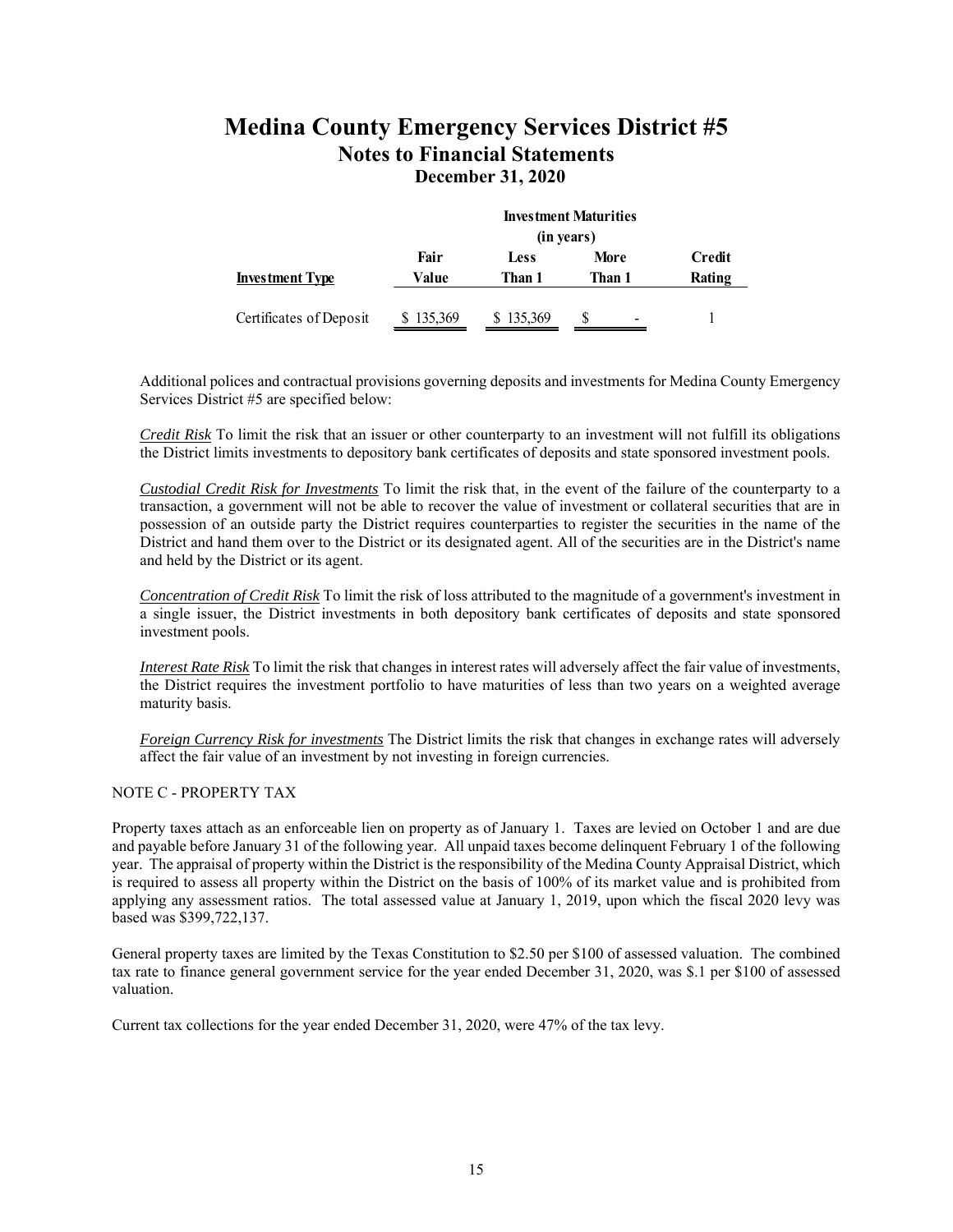#### NOTE D – CAPITAL ASSETS

#### Schedule of Changes in General Fixed Asset FYE 12/31/20

|                                             | Beginning |                 |    |           |               | Ending    |                 |
|---------------------------------------------|-----------|-----------------|----|-----------|---------------|-----------|-----------------|
|                                             |           | <b>Balances</b> |    | Increases |               | Decreases | <b>Balances</b> |
| Capital assets being depreciated:           |           |                 |    |           |               |           |                 |
| <b>Buildings</b>                            | \$        | 156,325         | -S |           | <sup>\$</sup> |           | \$<br>156,325   |
| Equipment                                   |           | 534,322         |    |           |               |           | 534,322         |
| Total capital assets being depreciated      |           | 690,647         |    |           |               |           | 690,647         |
| Less accumulated depreciation for:          |           |                 |    |           |               |           |                 |
| <b>Buildings</b>                            |           | 7.816           |    | 3,908     |               |           | 11,724          |
| Equipment                                   |           | 219,700         |    | 53,152    |               |           | 272,852         |
| Total accumulated depreciation              |           | 171,016         |    | 57,060    |               |           | 284,576         |
| Total capital assets being depreciated, net |           | 519,631         |    | (57,060)  |               |           | 406,071         |
| Governmental activities capital assets, net | S         | 519,631         |    | (57,060)  | -S            |           | \$<br>406,071   |

#### NOTE E – LONG TERM LIABILITIES

The following is a summary of the changes in long-term debt:

| Balance | Issued                                           | Retired |         | Balance                |
|---------|--------------------------------------------------|---------|---------|------------------------|
|         | During                                           | During  |         | Outstanding            |
|         | Year                                             | Year    |         | 12/31/20               |
| - \$    | $\sim$                                           |         |         | 308,629                |
| 118.461 | $\overline{\phantom{0}}$                         | 14.026  |         | 104,435                |
|         |                                                  |         |         |                        |
|         |                                                  |         |         |                        |
|         | $\overline{\phantom{a}}$                         |         |         | 413,064                |
|         | Outstanding<br>01/01/20<br>354,339<br>516,631 \$ |         | S<br>-S | 45.710 \$<br>59.736 \$ |

Notes payable to Government Capital Corporation is an operating note, original amount \$482,689, interest rate is 3.383%, payable in seven annual payments of \$57,697.43, matures 02/05/2026.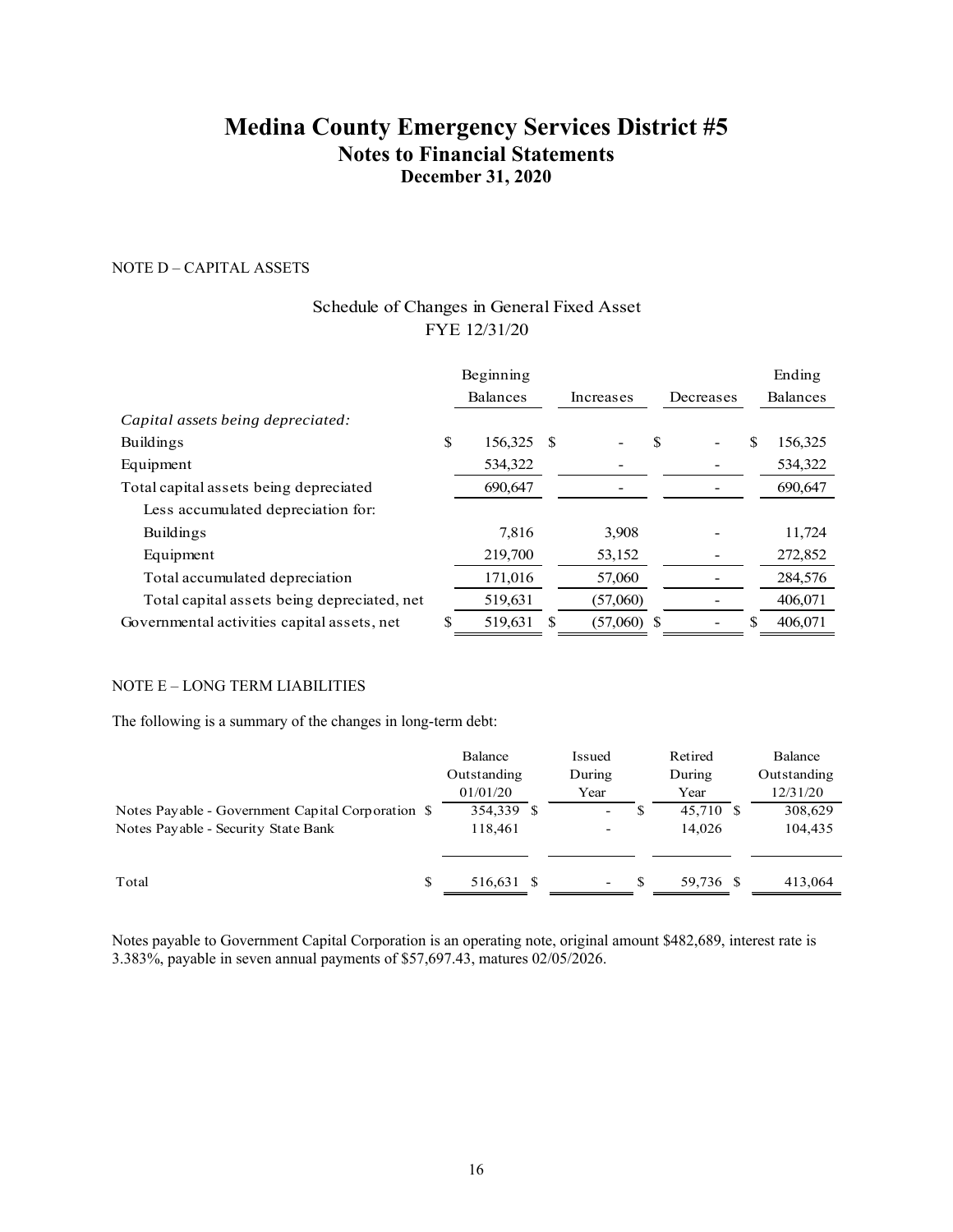Notes payable to Security State Bank, secured by a building, original amount \$150,000, interest rate is 3.9%, payable in ten annual payments of \$18,402, matures 04/01/2028.

Debt service requirements for the notes are as follows:

| Year Ended    |              |             |              |
|---------------|--------------|-------------|--------------|
| Deccember 31, | Principal    | Interest    | Total        |
| 2021          | 58,631       | 14,514      | 73,145       |
| 2022          | 60,673       | 12,472      | 73,145       |
| 2023          | 62,787       | 10,358      | 73,145       |
| 2024          | 64,975       | 8,170       | 73,145       |
| 2025          | 67,239       | 5,906       | 73,145       |
| Thereafter    | 98,759       | 5,281       | 104,040      |
|               |              |             |              |
|               | 413,064<br>S | 56,701<br>S | 469,765<br>S |

#### NOTE F – INTERFUND RECEIVABLES, PAYABLES AND TRANSFERS

Interfund balances at December 31, 2020 consisted of the following:

| Due to/from Other Funds        |              |  |        |  |  |  |  |
|--------------------------------|--------------|--|--------|--|--|--|--|
| Receivable Fund                | Payable Fund |  | Amount |  |  |  |  |
| Debt Service Fund General Fund |              |  | 20,804 |  |  |  |  |

The purpose of the due to/from other funds is short-term interfund borrowings.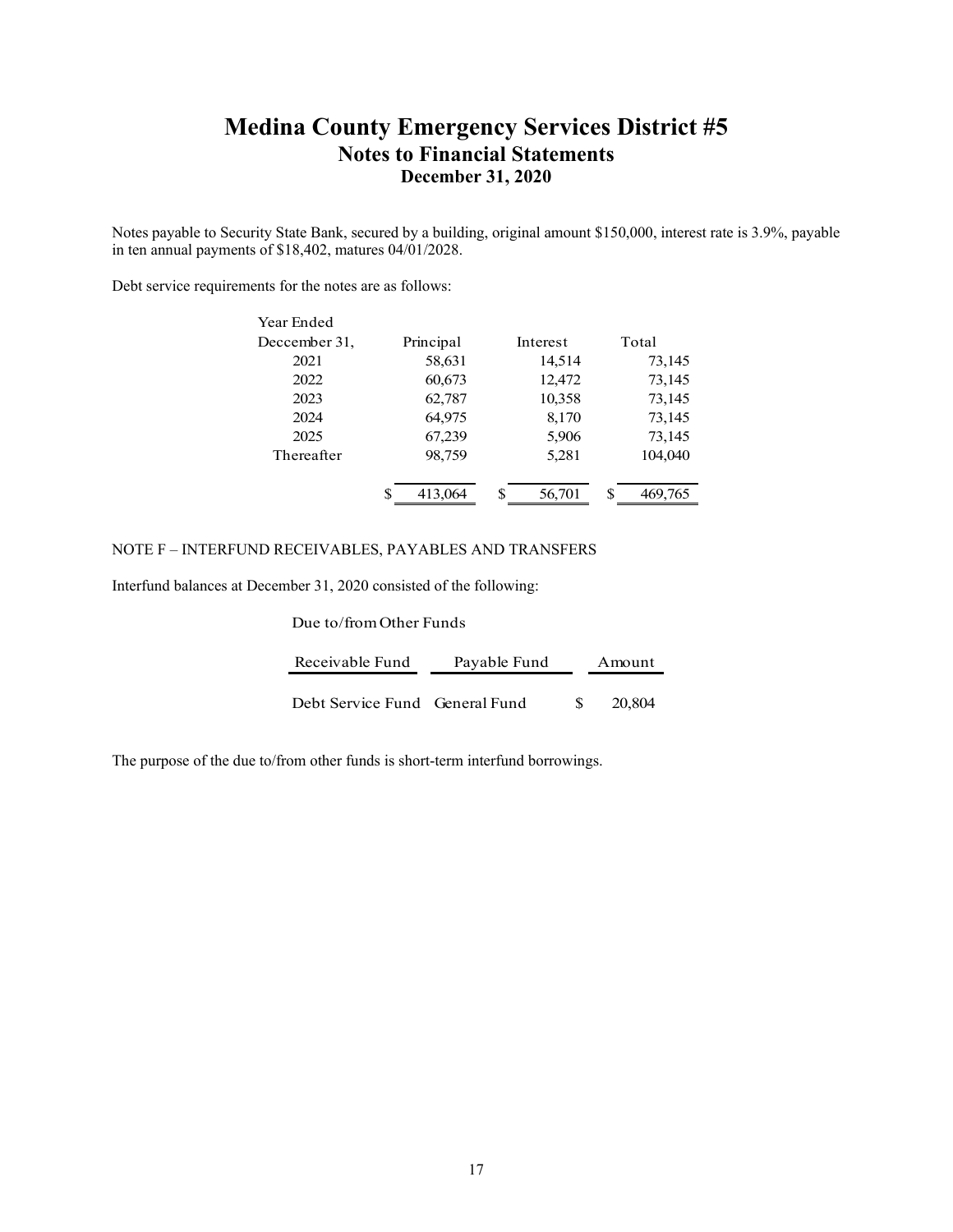# **Medina County Emergency Services District No. 5 Statement of Revenues, Expenditures and Changes in Fund Balance Budget and Actual - General Fund**

For the Year Ended December 31, 2020

|                                             |    | Original<br><b>Budget</b> | Revised<br>Budget | Total<br>Actual | Variance          |
|---------------------------------------------|----|---------------------------|-------------------|-----------------|-------------------|
| <b>REVENUES</b>                             |    |                           |                   |                 |                   |
| Property taxes                              | \$ | 315,487                   | \$<br>366,792     | \$<br>315,101   | \$<br>(51,691)    |
| Grant                                       |    |                           |                   |                 |                   |
| Other income                                |    |                           |                   |                 |                   |
| Investment income                           |    | 245                       | 245               | 2,651           | 2,406             |
| Total revenue                               |    | 315,732                   | 367,037           | 317,752         | (49, 285)         |
| <b>EXPENDITURES</b>                         |    |                           |                   |                 |                   |
| Fire protection & medical services:         |    |                           |                   |                 |                   |
| Contracts with service providers            |    |                           |                   |                 |                   |
| Natalia VFD                                 |    | 145,000                   | 151,204           | 145,000         | 6,204             |
| Lytle VFD                                   |    | 30,000                    | 30,000            | 37,500          | (7,500)           |
|                                             |    | 175,000                   | 181,204           | 182,500         | (1,296)           |
| Supplies                                    |    |                           |                   |                 |                   |
| Supplies                                    |    |                           |                   | 64              | (64)              |
|                                             |    | $\overline{a}$            | $\blacksquare$    | 64              | (64)              |
| Other services and charges                  |    |                           |                   |                 |                   |
| Legal Fees                                  |    | 3,000                     | 2,891             | 1,781           | 1,110             |
| Accounting & auditing                       |    | 9,000                     | 9,210             | 9,209           | $\mathbf{1}$      |
| Other professional fees                     |    | 4,400                     | 4,400             | 4,400           |                   |
| Tax appraisal fees                          |    | 6,550                     | 6,550             | 6,404           | 146               |
| Tax collection fees                         |    | 5,282                     | 5,282             | 3,939           | 1,343             |
| Administrative expenses                     |    | 4,800                     | 4,800             | 4,770           | 30                |
| Insurance                                   |    | 1,850                     | 1,850             | 2,593           | (743)             |
| Dues                                        |    | 600                       | 600               | 550             | 50                |
| Conference/travel                           |    | 3,700                     | 3,700             | 1,824           | 1,876             |
| Miscellaneous                               |    | 2,000                     | 2,000             | 1,003           | 997               |
| Member health benefits                      |    | 3,000                     | 3,000             |                 | 3,000             |
|                                             |    | 44,182                    | 44,283            | 36,473          | 7,810             |
| Capital outlay                              |    |                           |                   |                 |                   |
| Equipment                                   |    | 5,000                     | 5,000             |                 | 5,000             |
|                                             |    | 5,000                     | 5,000             |                 | $\frac{1}{5,000}$ |
| Det Service                                 |    |                           |                   |                 |                   |
| Principal                                   |    |                           |                   |                 |                   |
| Interest                                    |    |                           |                   |                 |                   |
|                                             |    |                           |                   |                 |                   |
| Total expenditures                          |    | 224,182                   | 230,487           | 219,037         | 11,450            |
| <b>Excess of revenues over expenditures</b> |    | 91,550                    | 136,550           | 98,715          | (37, 835)         |
| Fund balance, beginning                     |    | 350,128                   | 350,128           | 350,128         |                   |
| Fund balance, ending                        | \$ | 441,678                   | \$<br>486,678     | \$<br>448,843   | \$<br>(37, 835)   |